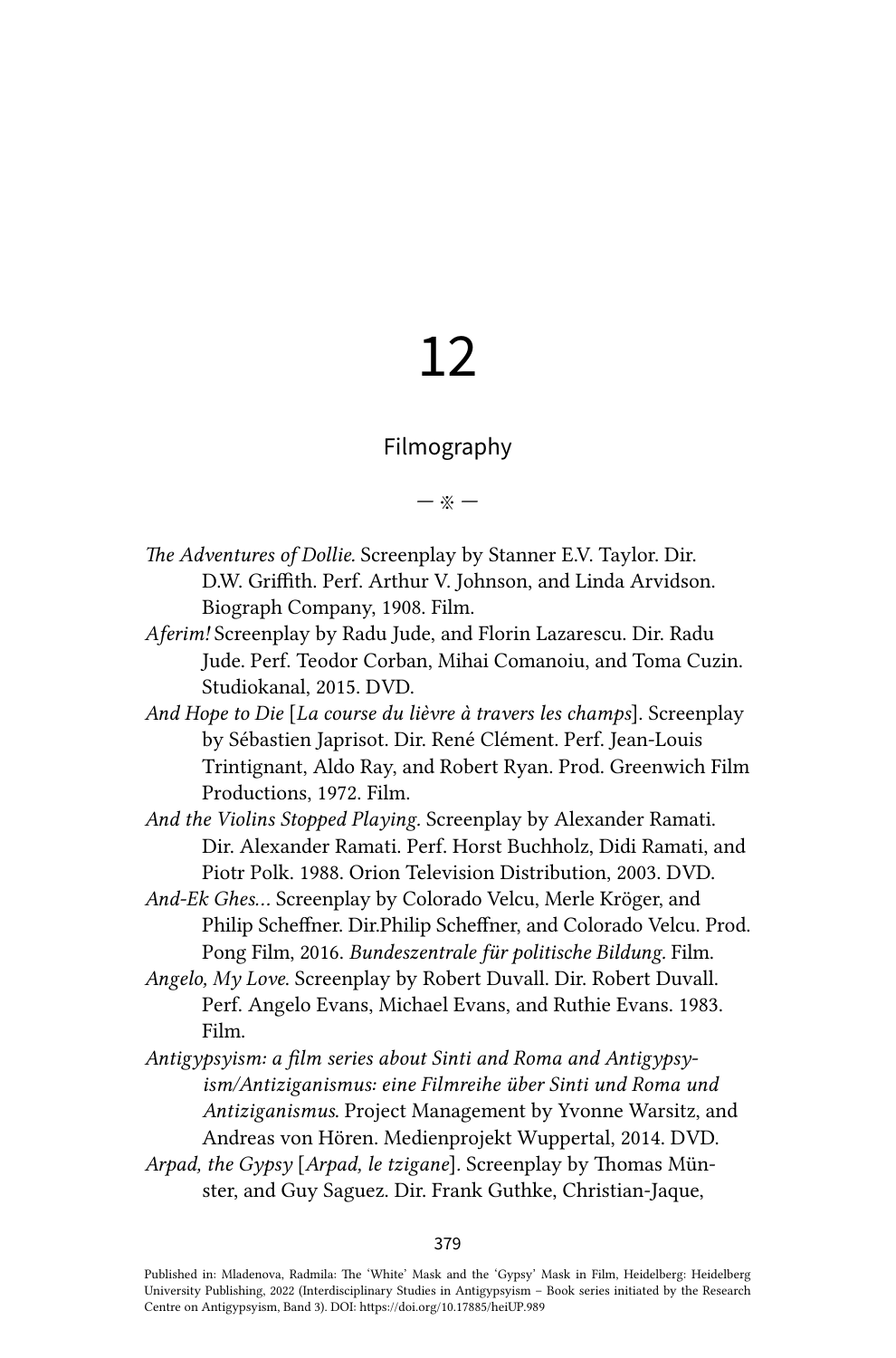and Guy Saguez. Perf. Robert Etcheverry, Edwige Pierre, and Hela Gruel. ZDF, 1973–1974. Filmverlag Fernsehjuwelen, 2015. DVD.

- "Armer Nanosh." *Tatort*, Season 1, Episode 220. Screenplay by Asta Scheib, and Martin Walser. Dir. Stanislav Barabas. Perf. Manfred Krug, Charles Brauer, and Juraj Kukura. Norddeutscher Rundfunk, 1989.
- *An Awful Moment*. Screenplay by D.W. Griffith. Dir. D.W. Griffith. Perf. Marion Leonard, Harry Solter, and Florence Lawrence. Biograph Company, 1908. Film.
- *Baklava*. Screenplay by Alexo Popov. Dir. Alexo Popov. Perf. Nikolay Yanchev, HristoHerun, and Tzanko Petrov. Prod. Los Vulgaraos, 2007. Film.
- *Bango Vassil*. Dir. Milen Vitanov, and Vera Trajanova. Talking Animals, Vitanov Productions, 2016. Film.
- *The Barefoot Contessa.* Screenplay by Joseph L. Mankiewitcz. Dir. Joseph L. Mankiewitcz. Perf. Humphrey Bogart, and Ava Gardner. 1954. MGM Home Entertainment, 2004. DVD.
- *Betta the Gypsy*/*Betta the Gipsy.* Dir. Raymond Charles. Perf. Marga Rubia Levy, Malvina Longfellow, George Foley, Edward Combermere, Frank Dane, and Barbara Gott. Famous Pictures, 1918. Film.
- *Billy's Bulldog.* Dir. A.E. Coleby. Prod. Cricks and Martin, 1910. Film.
- *Bis zum Ende der Welt.* Screenplay by Thorsten Näter. Dir. Matthias Tiefenbacher. Perf. Christiane Hörbiger, Samy Abdel Fattah, Marie-Lou Sellem, Albert Kitz, and Merab Ninidze. ARD, 2014. Film.
- *Black Cat, White Cat* [*Црна мачка, бели мачор*/*Crna mačka, beli mačor*]. Screenplay by Emir Kusturica, Gordan Mihić, and Karl Baumgartner. Dir. Emir Kusturica. Perf. Bajram Severdžan, Srdjan Todorovic, Branka Katic, Florijan Ajdini, and Ljubica Adžović. 1998. Pandorafilm, 2013. DVD.
- *Black Swallow* [*Черната лястовица*]. Screenplay by Georgi Djulgerov, and Svetoslav Ovtcharov Dir. Georgi Djulgerov. Perf. Liubov Liubcheva, Tzvetan Alexiev, and Ivaylo Hristov. 1997. Film.
- *The Blonde Gypsy* [*La caraque blonde*]. Screenplay by Paul Ricard. Dir. Jacqueline Audry. Perf. Tilda Thamar, Roger Pigaut, and Gérard Landry. Prod. Protis Films, 1953.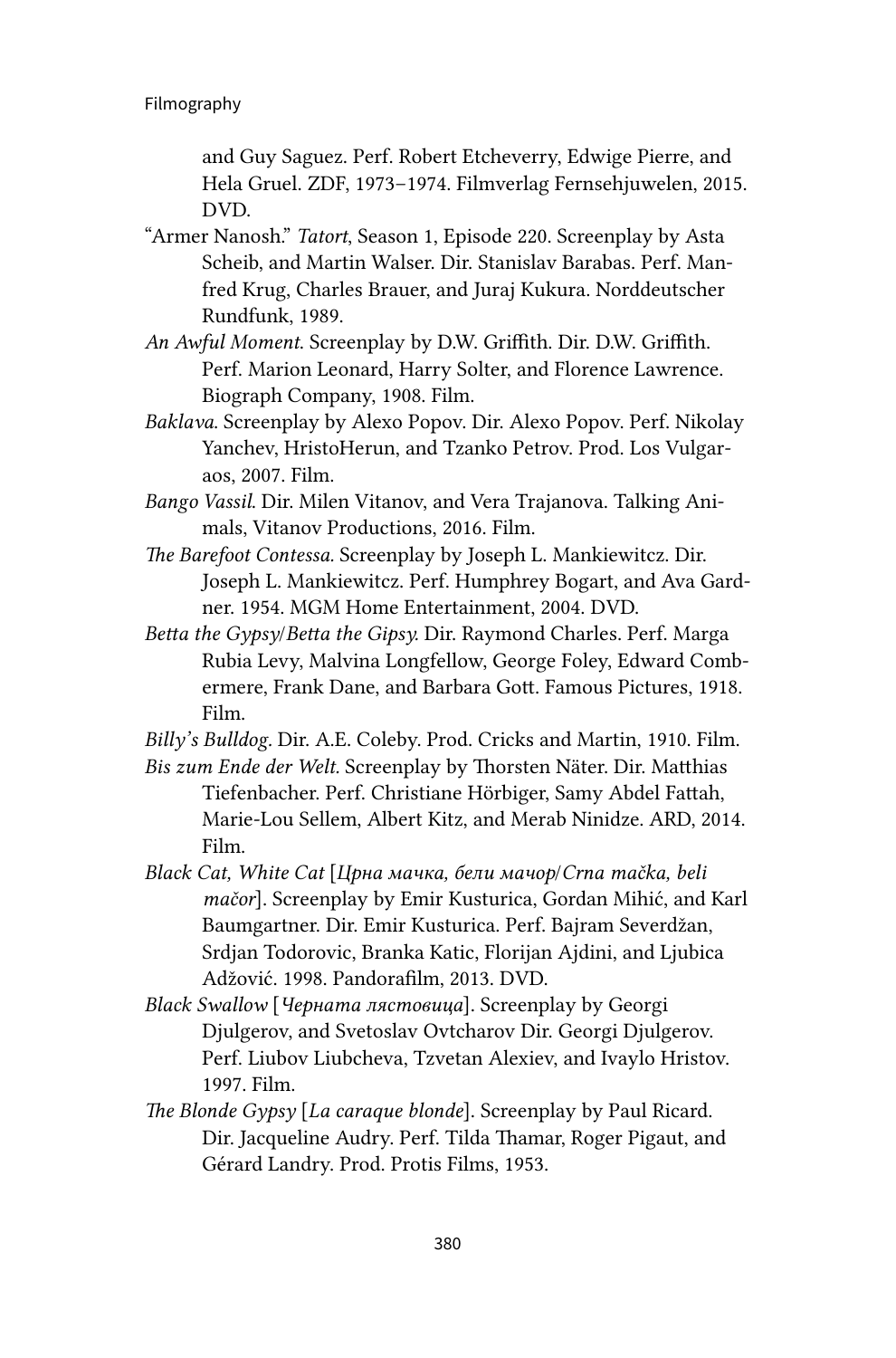- *Blood Wedding* [*Bodas de Sangre*]. Screenplay by Antonio Artero. Dir. Carlos Saura. Perf. Antonio Gades, Cristina Hoyos, and Juan Antonio Jiménez. 1981. Studiocanal Limited, 2012. DVD.
- *The Bohemian Girl*. Screenplay by Harley Knoles. Dir. Harley Knoles. Perf. Ivor Novello, Gladys Cooper, Ellen Terry, and Constance Collier. Prod. Alliance Film Company, 1922. Film.
- *The Bohemian Girl*. Screenplay by Frank Butler. Dir. James W. Horne, and Charley Rogers. Perf. Stan Laurel, Oliver Hardy, and Thelma Todd. 1936. Cornerstone Media, 2005. DVD.
- *Borat: Cultural Learnings of America for Make Benefit Glorious Nation of Kazakhstan.* Screenplay by Sacha Baron Cohen, Anthony Hines, Peter Baynham, and Dan Mazer. Dir. Larry Charles. Perf. Sacha Baron Cohen, Ken Davitian, and Luenell. Twentieth Century Fox, 2006. DVD.
- *Brats* [*Smradi*]. Screenplay by Tereza Boucková, Jirí Soukup, and Zdeněk Tyc. Dir. Zdeněk Tyc. Perf. Ivan Trojan, and Petra Spalkova. 2002. Sony Music/Bonton, 2008. DVD.
- *Bread and TV* [*Хляб и зрелища*]. Screenplay by Hristo Iliev. Dir. Georgi Stoev. Coogan Film, 2013. DVD.
- *The Brilliant Biograph: Earliest Moving Image of Europe (1897–1902)*. Compilation: Frank Roumen. Prod. Eye Filmmuseum/British Film Institute, 2020. Film.
- *A Burlesque on Carmen*. Screenplay by Charlie Chaplin. Dir. Charlie Chaplin. Perf. Charlie Chaplin, Jack Henderson, Edna Purviance, and Leo White. 1915. Great Movies, 2012. DVD.
- *Carmen*/*Gypsy Blood: A Love Tale of Old Spain.* Screenplay by Norbert Falk, and Hanns Kräly. Dir. Ernst Lubitsch. Perf. Pola Negri, Harry Liedtke, and Leopold von Ledebur. PAGU, 1918. Film.
- *Carmen.* Screenplay by Carlos Saura, and Antonio Gades. Dir. Carlos Saura. Perf. Antonio Gades, Laura del Sol, and Paco de Lucía. Prod. Emiliano Piedra, 1983. Arthaus, 2009. DVD.
- *Carmen.* Screenplay by Vicente Aranda, and Joaquim Jordà. Dir. Vicente Aranda. Perf. Paz Vega, Leonardo Sbaraglia, and Antonio Dechent. Prod. Star Line TV Productions, 2003. Film.
- *Carmen Comes Home* [*Karumen kokyō ni kaeru*]. Screenplay by Kinoshita Keisuke. Dir Kinoshita Keisuke. Perf. Hideko Takamine, Shuji Sano, Chishu Ryu, Kuniko Igawa, Takeshi Sakamototo, Bontaro Miake, and Toshiko Kobayashi. Prod. Shochiku, 1951. PolyFilm Video, 2010. DVD.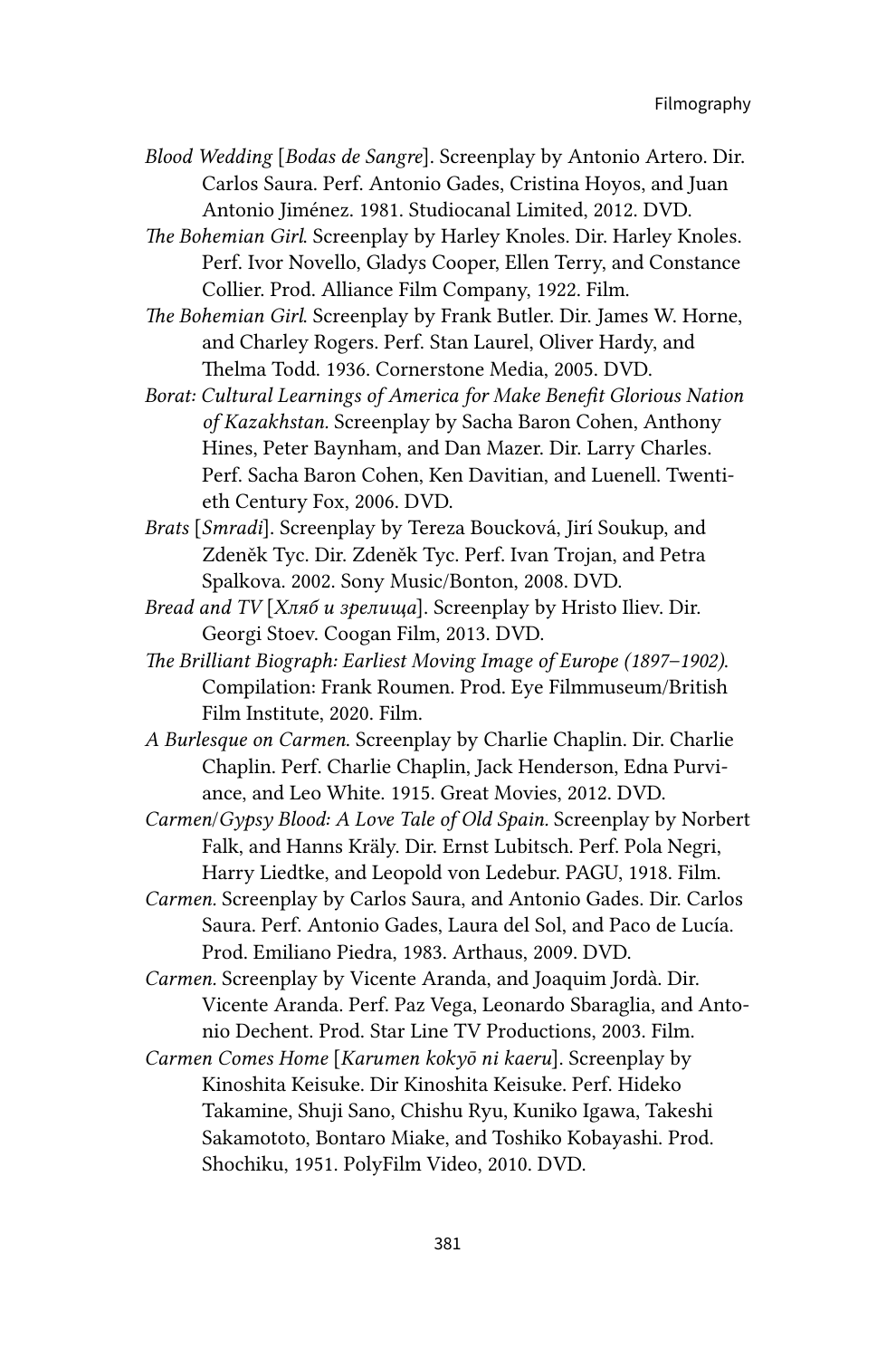# Filmography

- *Carmen de la Triana.* Screenplay by Fred Andreas, Philipp Lothar Mayring, and Florián Rey. Dir. Florián Rey. Perf. Imperio Argentina, Rafael Rivelles, and Manuel Luna. 1938. Divisa Home Videos, 2014. Blu-ray.
- *Carmen proibita*/*Siempre Carmen.* Screenplay by Vittorio Calvino, Julian Cortes Cavanillas, and Giuseppe Maria Scotese. Dir. Giuseppe Maria Scotese. Perf. Ana Esmeralda, Fausto Tozzi, Mariella Lotti, Umberto Spadaro, and Rafael Albaicin. Prod. Italo Iberica Film, and Suevia Films, 1953. Film.
- *Carmen's Pure Love*/*Carmen Falls in Love*/*Carmen's Innocent Love* [*Karumen junjō su*]. Screenplay by Kinoshita Keisuke. Dir Kinoshita Keisuke. Perf. Hideko Takamine, Masao Wakahara, and Chikage Awashima. Prod. Shochiku, 1952. Film.
- *Children of the Forest.* Screenplay by Lewin Fitzhamon. Dir. Lewin Fitzhamon. Perf. Marie Royston, and Roy Royston. Fitz Films, 1912. Film.
- *Chocolat*. Screenplay by Robert Nelson Jacobs. Dir. Lasse Hallstroem. Perf. Alfred Molina, Johnny Depp, Judi Dench, and Juliette Binoche. Miramax, 2000. Eurovideo, 2001. DVD.
- *A Ciambra*/*Pio*. Screenplay by Jonas Carpignano. Dir. Jonas Carpignano. Perf. Pio Amato, Koudous Seihon, and Damiano Amato. Prod. Stayblack, 2017. Film.
- *Concrete Pharaohs* [*Бетонни фараони*]. Screenplay by Jordan Todorov. Dir. Jordan Todorov. HBO Bulgaria, 2010. DVD.
- *Crazy Stranger, The* [*Gadjo dilo*]. Screenplay by Tony Gatlif, Jacques Maigre, and Kits Hilaire. Dir. Tony Gatlif. Lions Gate Films, 1997. Film.
- *The Csardas Princess* [*Die Czardasfürstin*]. Screenplay by Georg Jacoby, Bobby E. Lüthge, and Hans H. Zerlett. Dir. Georg Jacoby. Perf. Mártha Eggerth, Hans Söhnker, and Paul Kemp. Prod. UFA, 1934.
- *Cséplö Gyuri*. Screenplay by István Kemény, and Pál Schiffer. Dir. Pál Schiffer. Perf. György Cséplö, Györgyné Cséplö, and István Cséplö. Prod. Balázs Béla Stúdió, 1978. Film.
- *Daddy Daycare.* Screenplay by Geoff Rodkey. Dir. Steve Carr. Perf. Eddie Murphy, Jeff Garlin, and Anjelica Huston. Prod. Revolution Studios, 2003. Film.
- *Dark and Bright/The Fair-Skinned Gypsy* [*Morena Clara*]. Screenplay by Florián Rey. Dir. Florián Rey. Perf. Imperio Argentina,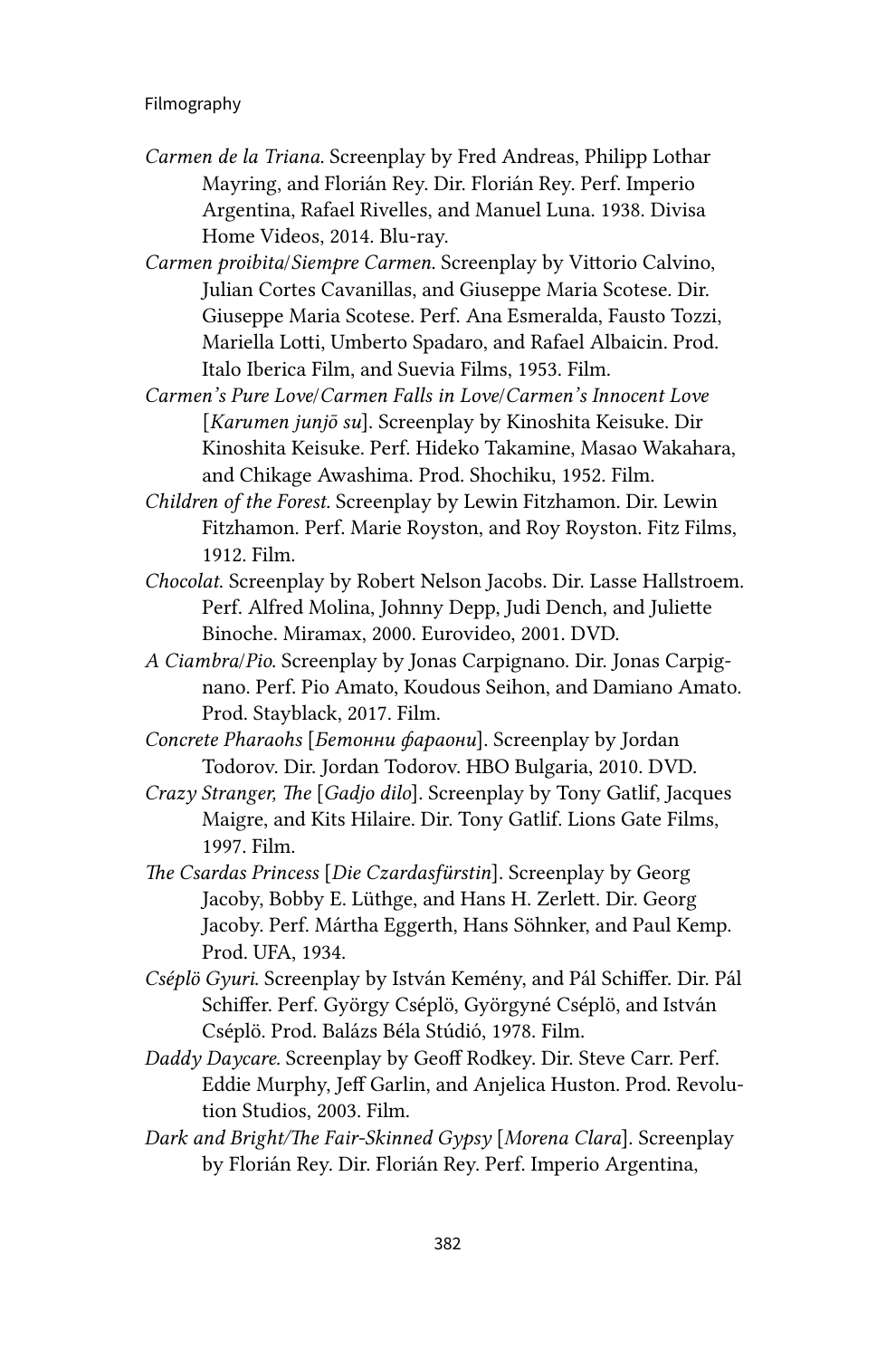Miguel Ligero Rodríguez, and Manuel Luna. 1936. Video Mercury Films, 2001. DVD.

- *Dark and Bright* [*Morena Clara*]*.* Screenplay by José Luis Colina, and Luis Lucia. Dir. Luis Lucia. Perf. Lola Flores, Fernando Fernán Gómez, and Miguel Ligero. 1954. Divisa Home Video, 2014. DVD.
- *Das falsche Wort: Wiedergutmachung an Zigeunern (Sinti) in Deutschland?* Screenplay by Melanie Spitta. Dir. Katrin Seybold. ZDF, 1987. Film.
- *Das Mädchen vom Hof/Die Totenschmecker*. Screenplay by Ernst Ritter von Theumer. Dir. Ernst Ritter von Theumer. Perf. William Berger, Herb Andress, and Peter Jacob. Prod. Alfa Film, Cine-Tele-Team, 1979. Film.
- *Der Zigeunerbaron*. Screenplay by Heinz Oskar Wuttig. Dir. Kurt Wilhelm. Perf. Carlos Thompson, Heidi Brühl, and Danièle Gaubert. Prod. Berolina, C.E.C. Films, 1962.
- *Devils, Devils* [*Diabły, diabły*] Screenplay by Dorota Kedzierzawska. Dir. Dorota Kedzierzawska. Perf. Danuta Szaflarska, Monika Niemczyk, and Jerzy Lapinski. Prod. Telewizja Polska (TVP), 1991. Film.
- "Do we really know the Roma?" Prod. EuxTV. Film.
- *Drama in a Gypsy Camp near Moscow/Drama Near Moscow* [*Драма в таборе подмосковных цыган*]. Dir. Vladimir Siversen. Prod. A. Khanzhonkov, and E. Osh, 1908. Film.
- *Drei Birken auf der Heide*/*Junges Blut*. Screenplay by Erich Engels, and Wolf Neumeister. Dir. Ulrich Erfurth. Perf. Margit Saad, Sonja Sutter, and Helmuth Schneider. Prod. Real-Film GmbH, 1956. Film.

*Dui Rroma.* Dir. Iovanka Gaspar. Krizanits, 2013.

- *Eine Braut kommt selten allein.* Screenplay by Laila Stieler. Dir. Buket Alakus. Perf. Paul Würdig (Sido), Michelle Barthel, Petra Schmidt-Schaller, Mitzi Kunz, Rauand Taleb, Tristan Seith, Nedjo Osman, and Idil Üner. ARD, 2017. Film.
- *El amor brujo.* Screenplay by Carlos Saura, and Antonio Gades. Dir. Carlos Saura. Perf. Antonio Gades, Cristina Hoyos, and Laura del Sol. 1986. Suevia Films, n.a. DVD.
- *El Paso*. Screenplay by Zdeněk Tyc. Dir. Zdeněk Tyc. Perf. Irena Horváthová, Linda Rybová, and David Prachař. 2009. Sony Music Entertainment Czech Republic, 2010. DVD.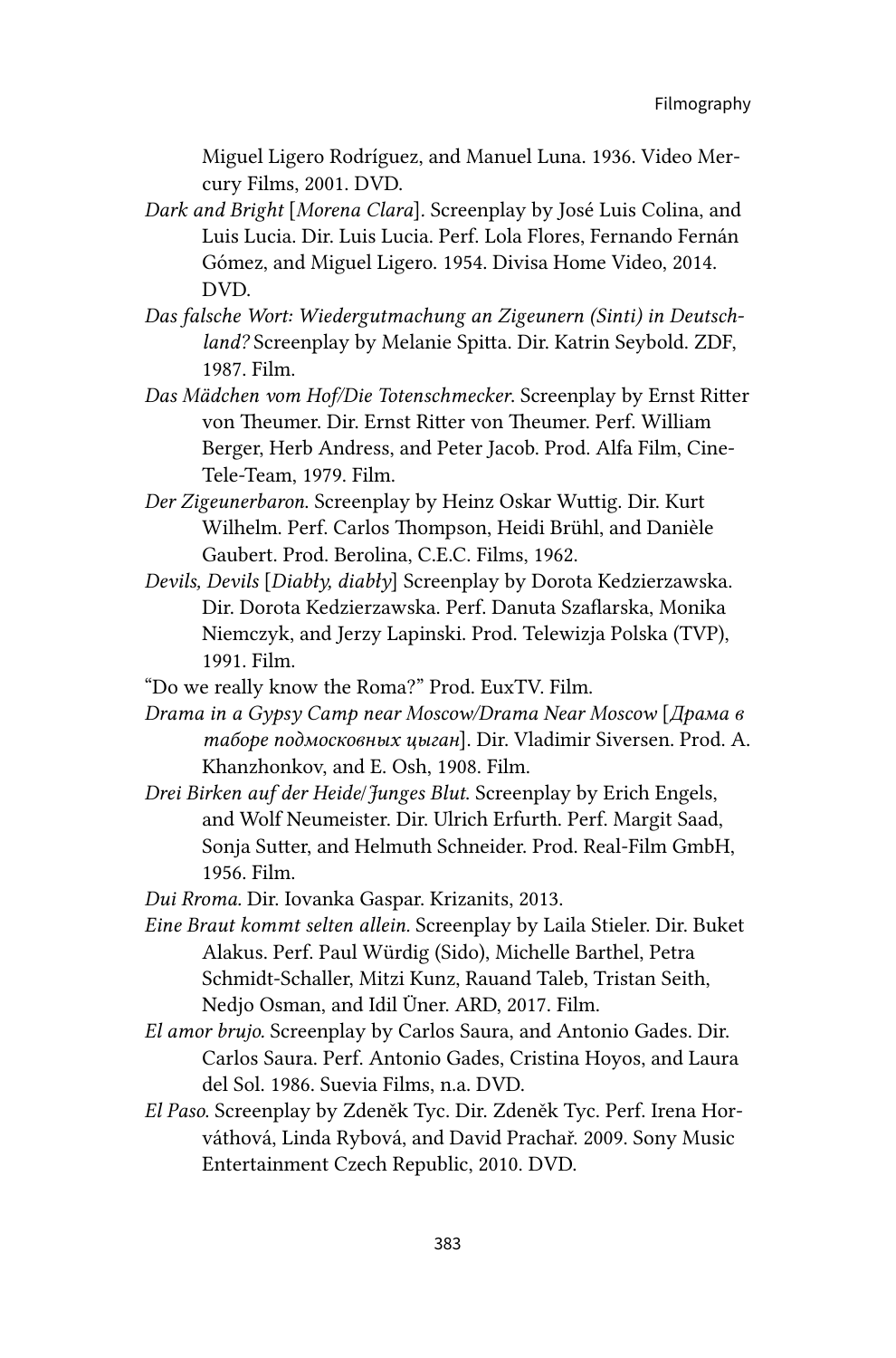## Filmography

- *An Episode in the Life of an Iron Picker* [*Epizoda u životu berača željeza*]. Screenplay by Danis Tanović. Dir. Danis Tanović. Perf. Nazif Mujić, Senada Alimanović, Šemsa Mujić, and Sandra Mujić. 2013. Drei Freunde Filmverleih, 2014. DVD.
- *Eternal Jew, The* [*Der ewige Jude*]. Screenplay by Eberhard Taubert. Dir. Fritz Hippler. Prod. DFG, 1940.
- *First Name: Carmen* [*Prénom Carmen*]*.* Screenplay by Anne-Marie Miéville. Dir. Jean-Luc Godard. Perf. Maruschka Detmers, and Jacques Bonnaffé. Parafrance Films, 1983.
- *Flower of the Tisza* [*Tiszavirág*/*Zwischen Strom und Steppe*]. Screenplay by Lajos Biró, Hans Gustl Kernmayr, and Géza von Bolváry. Dir. Géza von Bolváry. Perf. Klári Tolnay, József Juhász, and Árpád Lehotay. Prod. Hunnia Filmgyár, 1939. Film.
- *Frau Roggenschaubs Reise.* Screenplay by Beate Langmaack. Dir. Kai Wessel. Perf. Hannelore Hoger, Rahul Chakraborty, Christian Redl, and Michaela May. UFA Fiction/ZDF, 2015. Film.
- *A Gang Story* [*Les Lyonnais*]. Screenplay by Oliver Marchal, and Edgar Marie. Dir. Oliver Marchal. Perf. Gérard Lanvin, Tchéky Karyo, and Daniel Duval. LGM Productions, 2011. EuroVideo, 2012. DVD.
- *The Garbage Helicoper* [*Sophelikoptern*]. Screenplay by Jonas Selberg Augustsén. Dir. Jonas Selberg Augustsén. Perf. Mikael Andrén, Josef Balok, Christopher Burjanski, and Angelina Dimiter-Taikon. TriArt Film, 2015.
- *Ghetto No.1*. Screenplay by Ivan Pokorný. Dir. Ivan Pokorný. 2007. Bontofilm, 2007. DVD.
- *Gipsy Anne* [*Fante-Anne*]. Screenplay by Rasmus Breistein. Dir. Rasmus Breistein. Perf. Aasta Nielsen, Einar Tveito, and Johanne Bruhn. 1920. Norwegian Film Institute, 2012. DVD.
- *Gibsy Die Geschichte des Boxers Johann Rukeli Trollmann.* Screenplay by Eike Besuden. Dir. Eike Besuden. Perf. Hannes Wegener, and Hannelore Elsner. Pinguin Studios, 2012. Film.
- *Gipsy Magic* [*Циганска Магија*]*.* Screenplay by Vladimir Blazhevski, and Stole Popov. Dir. Stole Popov. Perf. Miki Manojlovic, Antony Zaki, Katina Ivanova, Bajram Severdžan, Toni Mihajlovski, Goran Dodevski, Jordanco Cevrevski, Saban Bajramovic, and Bekir Adnan. Prod. Vardar Film/Triangle, 1997. Film.
- *Golden Earrings.* Screenplay by Abraham Polonsky, Frank Butler, and Helen Deutsch. Dir. Mitchell Leisen. Perf. Marlene Dietrich, Ray Milland, and Murvyn Vye. 1947. Universal Studios, 2008. DVD.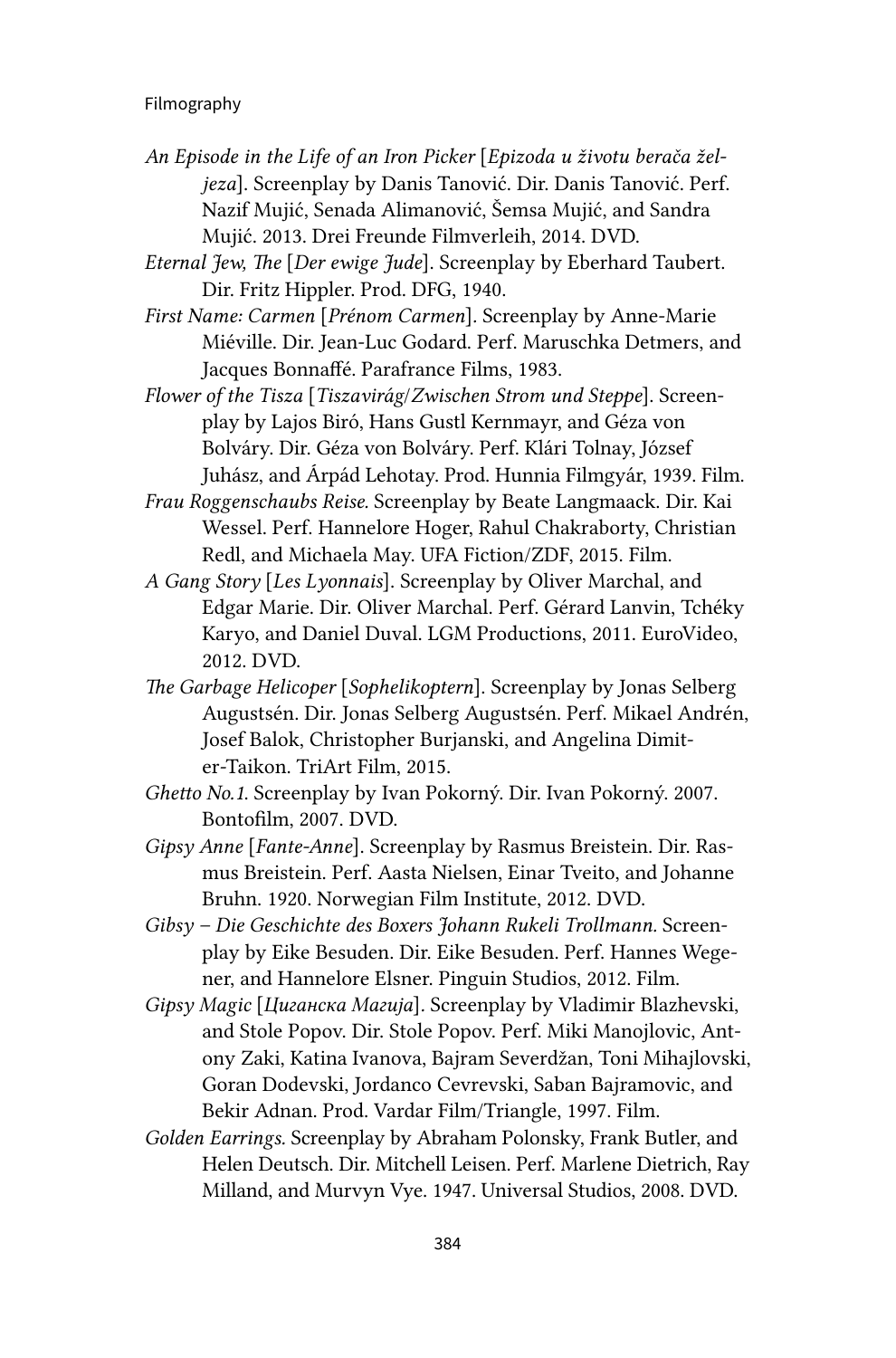*Großstadt-Zigeuner*. Dir. László Moholy-Nagy, 1932. Film.

*Guardian Angel [Антео чувар/Anđeo čuvar]. Screenplay by Goran* Paskaljevic. Dir. Goran Paskaljevic. Perf. Ljubiša Samardžić, Jakup Amzić, and Neda Arneric. Prod. Singidunom, and Yugoart, 1987. Film.

*Gucha – Distant Trumpet* [*Gucha!*]. Screenplay by Dušan Milić. Dir. Dušan Milić. Perf. Marko Marković, Mladen Nelević, and Aleksandra Manasijević. 2006. Kinowelt Home Entertainment, 2008. DVD.

*The Gypsies/The Abduction.* Prod. Charles Urban Trading Company, 1907. Film.

- *Gypsies* [*Cikáni*]. Screenplay by Karl Anton. Dir. Karl Anton. Perf. Hugo Svoboda, Olga Augustová, and Theodor Pištěk. 1921. Filmexport Home Video, 2010. DVD.
- *Gypsies* [*Cigányok*]. Screenplay by Sára Sándor. Dir. Sára Sándor. Prod. Béla Balázs Studio Archive/Budapest Filmstudio, 1962. Film.
- *Gypsy* [*Gitano*]. Screenplay by Manuel Palacios, and Arturo Pérez-Reverte. Dir. Manuel Palacios. Perf. Joaquín Cortés, Laetitia Casta, and Marta Belaustegui. Prod. Canal+ España, 2000. Film.
- "Gypsy." *Alcoa Presents: One Step Beyond*, Season 2, Episode 34. Screenplay by Gabrielle Upton. Dir. John Newland. Perf. Robert Blake, John Kellogg, Johnny Seven, and Murvyn Vye. 1960. Film.
- *The Gypsy* [*Le gitan*]. Screenplay by José Giovanni. Dir. José Giovanni. Perf. Alain Delon, Paul Meurisse, and Annie Girardot. Prod. Adel Productions, Lira Films, 1975. Film.
- "The Gypsy" ["Циганката"]. *At Each Kilometer* [*На всеки километър*], Episode 8. Screenplay by Svoboda Bachvarova, Evgeni Konstantinov, Kostadin Kyulyumov, Georgi Markov, and Pavel Vezhinov. Dir. Nedelcho Chernev, and Lyubomir Sharlandzhiev. Perf. Stefan Danailov, Grigor Vachkov, and Pepa Nikolova. 1969. Film.
- *The Gypsy and the Gentlemen*. Screenplay by Janet Green. Dir. Joseph Losey. Perf. Melina Mercouri, Keith Michell, and Flora Robson. Rank, 1957. Martim Pictures, 2013. DVD.
- *Gypsy Blood* [*Zigeunerblut*]. Screenplay by Max Wallner, and F.D. Andam. Dir. Charles Klein. Perf. Adele Sandrock, Georg Alexander, and Erik Ode. ABC-Filmgesellschaft, 1933/34. Film.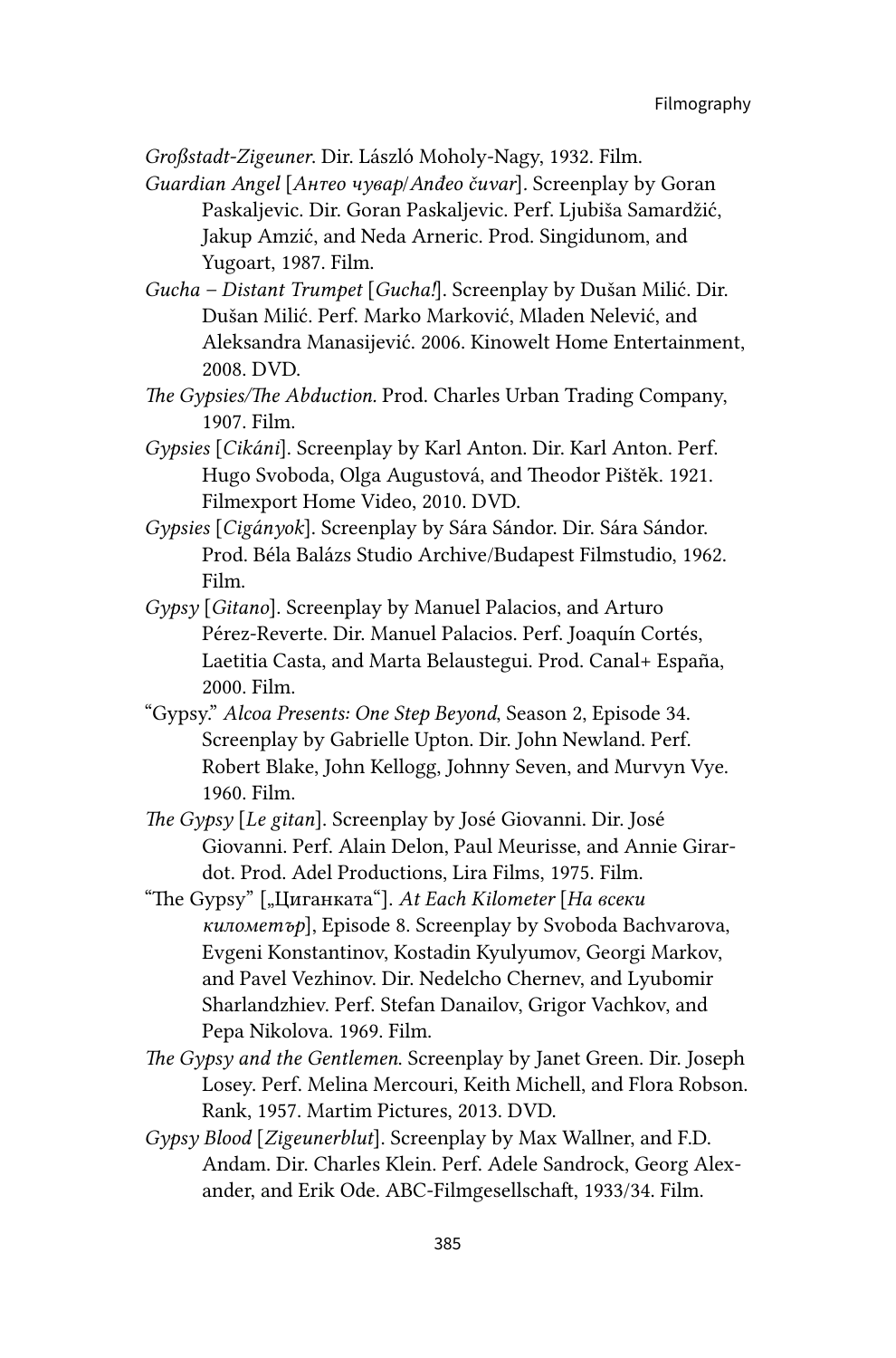- *The Gypsy Charmer* [*Mustalaishurmaaja*]. Screenplay by Valentin Vaala, and Teuvo Tulio. Dir. Valentin Vaala. Perf. Teuvo Tulio, Meri Hackzell, Alli Riks, Hanna Taini, and Bruno Laurén. 1929. Film.
- *The Gypsy Warriors.* Screenplay by Stephen J. Cannell, and Philip DeGuere. Dir. Lou Antonio. Perf. James Whitmore Jr., Tom Selleck, and Joseph Ruskin. 1978. KNM, 2009. DVD.
- *Gypsy Wildcat.* Screenplay by James Hogan, Gene Lewis, and James M. Cain. Dir. Roy William Neill. Perf. Maria Montez, Jon Hall, and Peter Coe. Universal Pictures, 1944. Universal Pictures, 1971. DVD.
- *Gypsy Woman*. Screenplay by Steven Knight. Dir. Sheree Folkson. Perf. Jack Davenport, Jack Warren, and Neve McIntosh. Prod. Sky Pictures, 2001. Universal, 2004. DVD.
- *Her Mother's Image.* Dir. George Bellamy. Perf. George Bellamy. Prod. Charles Urban Trading Company, 1911. Film.
- *Hot Blood.* Screenplay by Jean Evans, and Jesse Laske. Dir. Nicholas Ray. Perf. Jane Russel, Luther Adler, and Cornel Wilde. Columbia Pictures, 1956. Columbia Tristar Home Video, 2007. DVD.
- *The Hunchback of Notre-Dame*. Screenplay by Sonya Levien. Dir. William Dieterle. Perf. Charles Laughton, and Maureen O'Hara. 1939. Kinowelt Home Entertainment, 2004. DVD.
- *The Hunchback of Notre-Dame*. Screenplay by Dir. Jean Delannoy. Perf. Gina Lollobrigida, Anthony Quinn, and Jean Danet. 1956. Arthaus Filmverleih, 2013. DVD.
- *The Hunchback of Notre-Dame*. Screenplay by John Gay. Dir. Michael Tuchner. Perf. Anthony Hopkins, and Derek Jacobi. 1982. Sony Pictures Home Entertainment, 2006. DVD.
- *The Hunchback of Notre-Dame.* Screenplay by Tab Murphy, Irene Mecchi, Bob Tzudiker, Noni White, and Jonathan Roberts. Dir. Gary Trousdale, and Kirk Wise. Perf. Tom Hulce, and Demi Moore. Buena Vista Pictures, 1996. DVD.
- *I am a Gypsy* [*Ich bin ein Zigeuner*]. Screenplay by Rudolf Geist, and I.W. Neureiter. Perf. Barbara Welt, Karl Skraup, and Olah Jerö. Prod. Fritz Weiss Filmproduktion, 1932/33. Film.
- *I Even Met Happy Gypsies* [*Skupljači perja*]. Screenplay by Aleksandar Petrović. Dir. Aleksandar Petrović. Perf. Bekim Fehmiu, Olivera Vučo, Bata Živojinović, Gordana Jovanović, and Mija Aleksić. Avala Film, 1967. Film.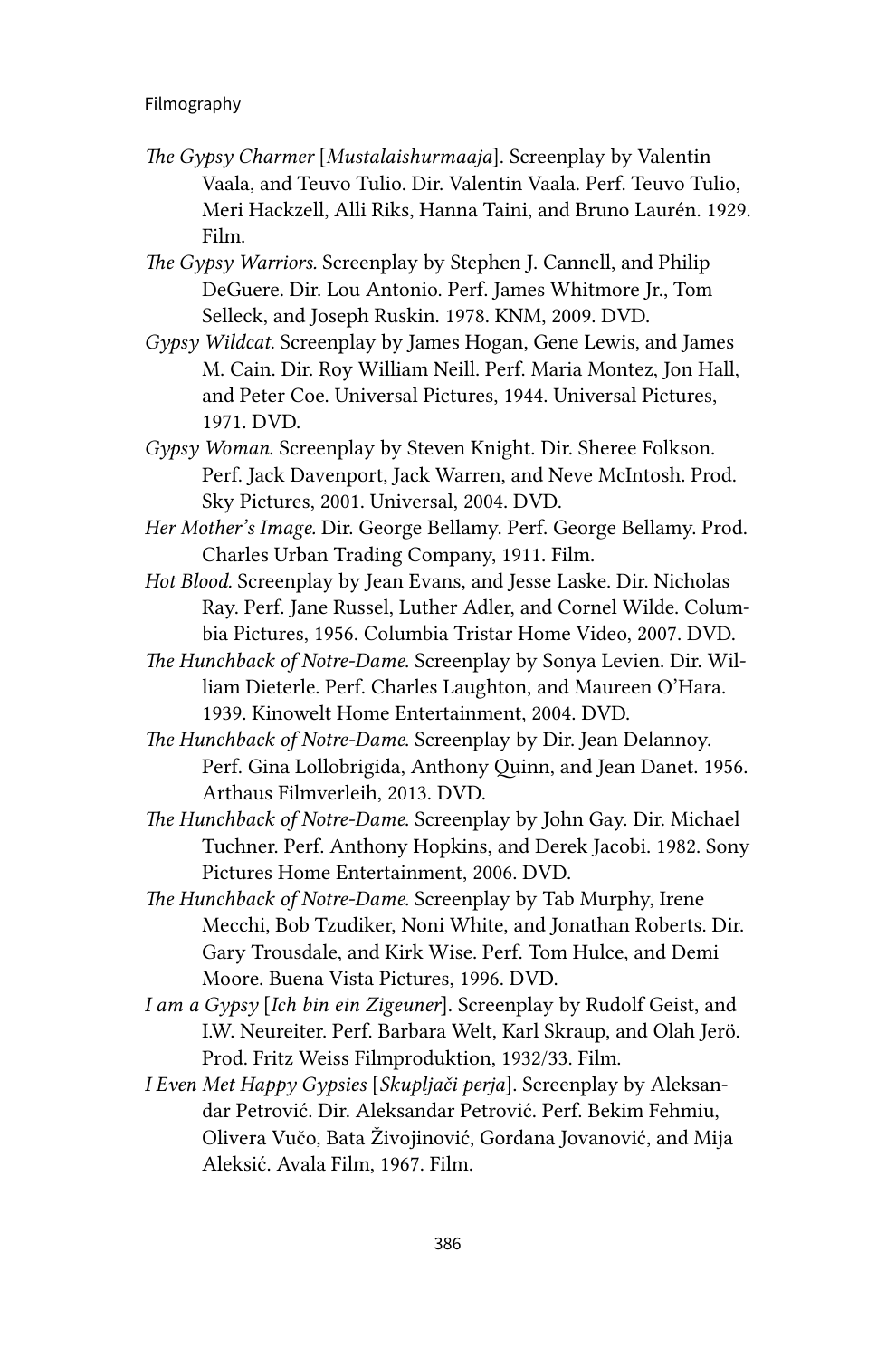- *The Indian and the Nurse* [*Indián a sestřička*]. Screenplay by Jan Stehlík. Dir. Dan Wlodarczyk. Perf. Tomáš Masopust, Denisa Demeterová, and Petr Lněnička. Cineart, 2006. DVD.
- *I Think Life's Great Fun* [*Nekem az élet teccik nagyon*]. Screenplay by Katalin Macskássy. Dir. Katalin Macskássy. Prod. Pannonia Film Studios, 1975. Film.
- *¡Ja me maaten...!* Screenplay by Juan Muñoz, Luis Lázaro, and Cristóbal Ruiz. Dir. Juan Muñoz. Perf. Juan Muñoz, José Carabias, and Paz Aragón. 2000. Karma Films, n.a. DVD.
- *Jánošík.* Screenplay by Karel Hašler, Martin Frič, and Karel Plicka. Dir. Martin Frič. Perf. Paľo Bielik. Prod. Lloydfilm, 1935. Filmexport Home Video, 2005. DVD.
- *Jassy.* Screenplay by Dorothy Christie, Campbell Christie, and Geoffrey Kerr. Dir. Bernard Knowles. Perf. Margaret Lockwood, Patricia Roc, and Dennis Price. Gainsborough Pictures, 1947. Film.
- *Jessie the Stolen Child.* Screenplay by Van Dyke Brooke. Dir. Van Dyke Brooke. Perf. Mary Fuller. Prod. Vitagraph Company of America, 1909. Film.
- *Judgement in Hungary*. Screenplay by Eszter Hajdú. Dir. Eszter Hajdú. Prod. Miradouro Media, 2013. Film.
- *Just the Wind* [*Csak a szél*]. Screenplay by Benedek Fliegauf. Dir. Benedek Fliegauf. 2012. Filmgalerie 451, 2014. DVD.
- *Kenedi Goes Back Home* [*Kenedi Se Vraća Kući*]. Screenplay by Želimir Žilnik. Dir. Želimir Žilnik. Prod. Terra Film, 2003. Film.
- *Kidnapped by Gypsies.* Prod. Charles Urban Trading Company, 1908. Film.
- *Kidnapped for Revenge.* Screenplay by Ethyle Batley. Dir. Ernest G. Batley. Prod. All-British Films, 1913. Film.
- *King of the Gypsies*. Screenplay by Frank Pierson. Dir. Frank Pierson. Perf. Eric Roberts, Sterling Hayden, and Shelley Winters. 1978. Cinema International Media, 2014. DVD.
- *Korkoro* [*Liberté*]. Screenplay by Tony Gatlif. Dir. Tony Gatlif. Perf. Marc Lavoine, Marie-Josée Croze, and James Thierrée. 2009. Lorber Films, 2011. DVD.
- *Koštana.* Screenplay by Slavoljub Stefanovic-Ravasi. Dir. Slavoljub Stefanovic-Ravasi. Perf. Snezana Savic, Ljuba Tadic, and Jovan Milicevic. Radiotelevizija Beograd, 1976. Film.
- *The Last Camp. Gypsies* [*Последний табор*]. Screenplay by Z. Markina, and M. Vituknovsky. Dir. Yevgeni Schneider, and Moisei Goldblat. Perf. Lala Chernaya, and Alexander Granach. 1935. Film.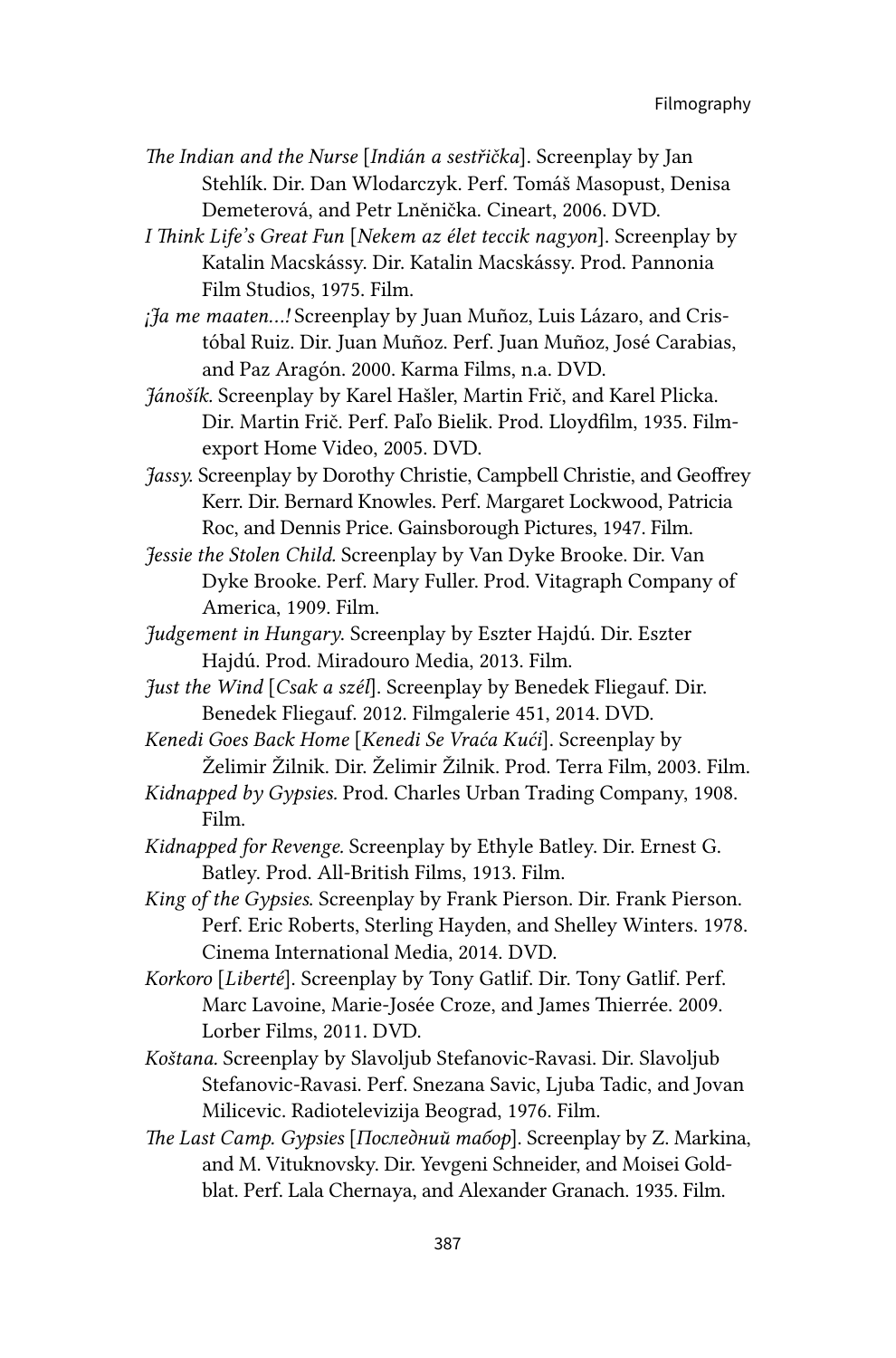## Filmography

- *Les nomades*. Dir. unknown. Prod. Pathé frères, 1904.
- *Les princes*. Screenplay by Tony Gatlif, and Marie-Hélène Rudel. Dir. Tony Gatlif. Perf. Gérard Darmon, Muse Dalbray, and Céline Militon. 1982. Film.
- *Let's Block* [*Několik Let*]. Screenplay by Martina Malinová. Dir. Martina Malinová. 2014. Film.
- *The Little Blue Cap.* Dir. Lewin Fitzhamon. Prod. Hepworth Manufacturing Company, 1910. Film.
- *The Little Gypsy Witch.* [*Duh Babe Ilonke*]. Screenplay by Irene Krcelic, and Tomislav Zaja. Dir. Tomislav Zaja. Perf. Selma Ibrahimi, Marin Arman Grbin, Aleksandra Balmazovic, and Rakan Rushaidat. Formula Film, 2011. Film.
- *The Little Minister*. Screenplay by Jane Murfin, Sarah Y. Mason, and Victor Heerman. Dir. Richard Wallace. Perf. Katharine Hepburn. 1934. Warner Home Video, 2009. DVD.
- *Lola, the Coalgirl* [*Lola, la piconera*]*.* Screenplay by Luis Lucia. Dir. Luis Lucia. Perf. Juanita Reina, Virgilio Teixeira, and Manuel Luna. Cifesa, 1951. Divisa Home Video, 2012. DVD.
- *Lola, the Coalgirl* [*Lola, la piconera*]*.* Dir. Fernando García de la Vega. Perf. Rocío Jurado, Rafael de Córdoba, and Germán Cobos. RTVE, 1969. Film.
- *The Long Way Home* [*Дългият път към дома*]. Screenplay by Yourii Datchev, Tatyana Granitova, and Boriana Puncheva. Dir. Boriana Puncheva. 2014. DVD.
- *The Loves of Carmen*. Intertitles by Harry H. Caldwell, and Katherine Hilliker. Dir. Raoul Walsh. Perf. Dolores del Río, Don Alvarado, Victor McLaglen, Mathilde Comont, and Fred Kohler. Prod. Fox Film Corporation, 1927. Film.
- *The Loves of Carmen*. Screenplay by Helen Deutsch. Dir. Charles Vidor. Perf. Rita Hayworth, and Glenn Ford. Columbia Pictures, 1948. Film.
- *Lowlands* [*Tiefland*]. Screenplay by Leni Riefenstahl. Dir. Leni Riefenstahl. Perf. Leni Riefenstahl, Franz Eichberger, and Bernhard Minetti. 1954. Pathfinder Home Entertainment, 2006. DVD.
- *Lustig wär' das Zigeunerleben*. Dir. Hannes Karnick, and Wolfgand Richter. Prod. docfilm/ZDF, 1981.
- *Madonna of the Seven Moons.* Screenplay by Roland Pertwee. Dir. Arthur Crabtree. Perf. Phyllis Calvert, and Stewart Granger. Prod. Gainsborough Pictures, 1945. AmCo Movie, 2005. DVD.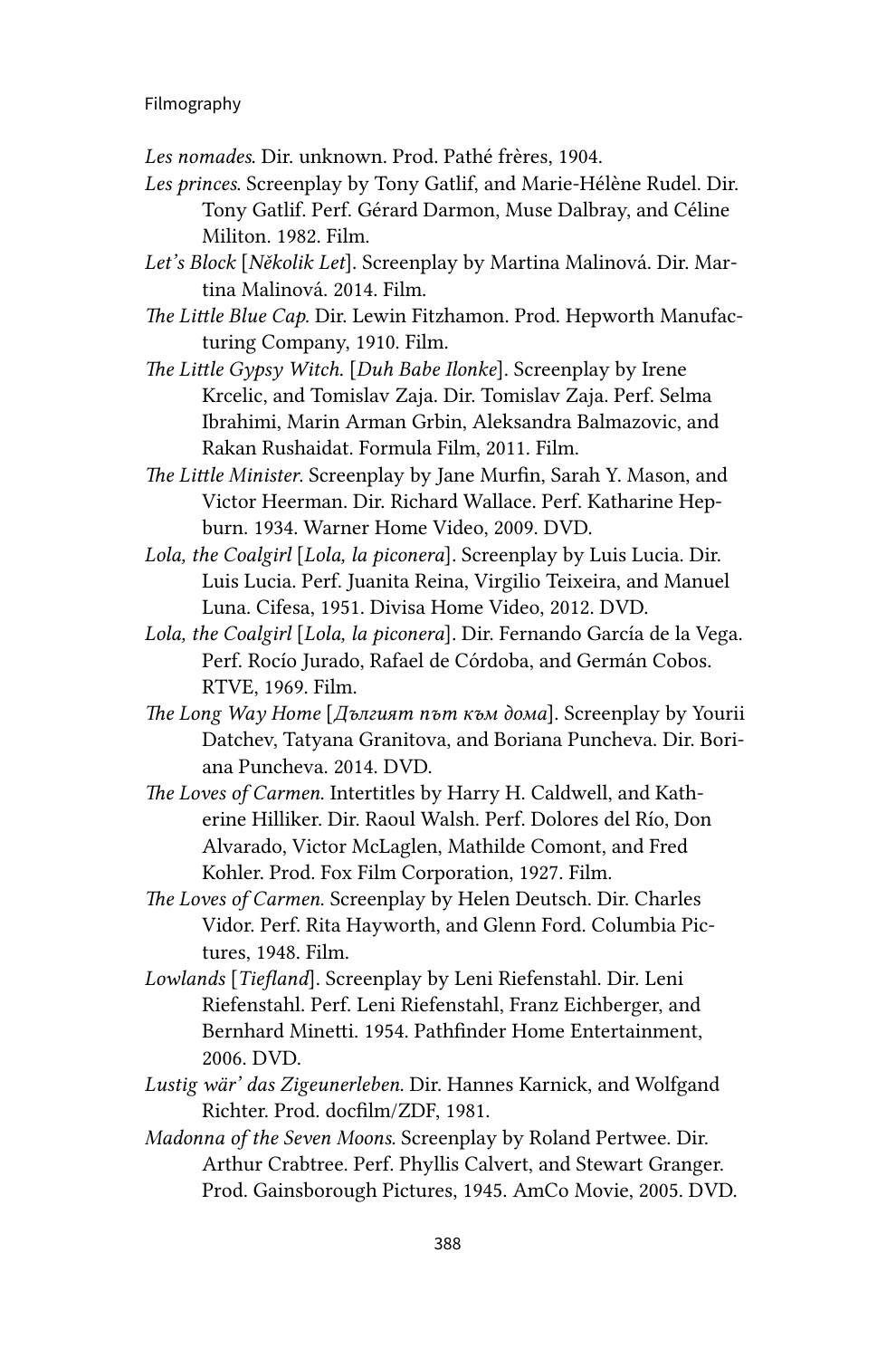- *The Man Who Cried*. Screenplay by Sally Potter. Dir. Sally Potter. Perf. Christina Ricci, Cate Blanchett, Oleg Yankovskiy, and Johnny Depp. 2000. Media Planet, 2004. DVD.
- *Marian*. Screenplay by Jan Sikl, and Petr Václav. Dir. Petr Václav. Perf. Stefan Ferko, Milan Cifra, and Radek Holub. 1996. Turbulent Arts, 1998. DVD.
- *Merry is the Gypsy Life* [*Весел е циганският живот*]. Screenplay by Ludmila Zhivkova. Dir. Ludmila Zhivkova. Prod. Colourful Company, 2017. Film.
- *Mighty Mouse in Gypsy Life*. Screenplay by John Foster. Dir. Connie Rasinski. Paramount Pictures, 1945. Film.
- *Minstrel Days*. Dir. Bobby Connolly. Warner Bros, 1941. Film.
- *A Mother* [*Anyaság*]. Screenplay by Ferenc Grunwalsky. Dir. Ferenc Grunwalsky. Prod. Béla Balázs Studio Archive, 1972. Film.
- *My Friend the Gypsy* [*Muj prítel Fabián*]. Screenplay by Jirí Weiss. Dir. Jirí Weiss. Perf. Otto Lackovic, Dusan Klein, and Ladislav Chudík. Prod. Ceskoslovenský Státní Film, 1953. Film.
- *Nadeshda.* Dir. Anna Frances Ewert, and Falk Müller. 2014. DVD.
- *Natasha*. Screenplay by Ulli Gladik. Dir. Ulli Gladik. 2008. Film.
- *Nelly's Adventure* [*Nellys Abenteuer*]. Screenplay by Uta Kolano, and Jens Becker. Dir. Dominik Wessely. Perf. Flora Li Thiemann, Kai Lentrodt, Julia Richter, Hagi Lăcătuș, Raisa Mihai, and Marcel Costea. Prod. INDI Film, 2016. farbfilm home entertainment, 2017. DVD.
- *Nordstadtkinder Lutwi*. Screenplay by Jürgen Brügger, and Jorg Haabengier. Dir. Jürgen Brügger, and Jorg Haabengier. WDR, 2016. Film.
- *Oh Pain, Little Pain, Pain* [*¡Ay, pena, penita, pena!*]. Screenplay Miguel Morayta. Dir. Miguel Morayta. Perf. Lola Flores, Luis Aguilar, and Antonio Badú. Diana Films, 1953. Filmax Home Video. DVD.
- *Our School*. Dir. Mona Nicoara, and Miruna Coca-Cozma. 2011. Pipas Films, 2013. DVD.
- *Papusza.* Screenplay by Joanna Kos-Krauze, and Krzysztof Krauze. Dir. Joanna Kos-Krauze, and Krzysztof Krauze. Perf. Jowita Budnik, Zbigniew Waleryś, and Antoni Pawlicki. Polish Film Institute, 2013. DVD.
- *The Peachbasket Hat*. Screenplay by D.W. Griffith. Dir. D.W. Griffith. Perf. John R. Cumpson, Florence Lawrence, Anita Hendrie, and Marion Leonard. Biograph, 1909.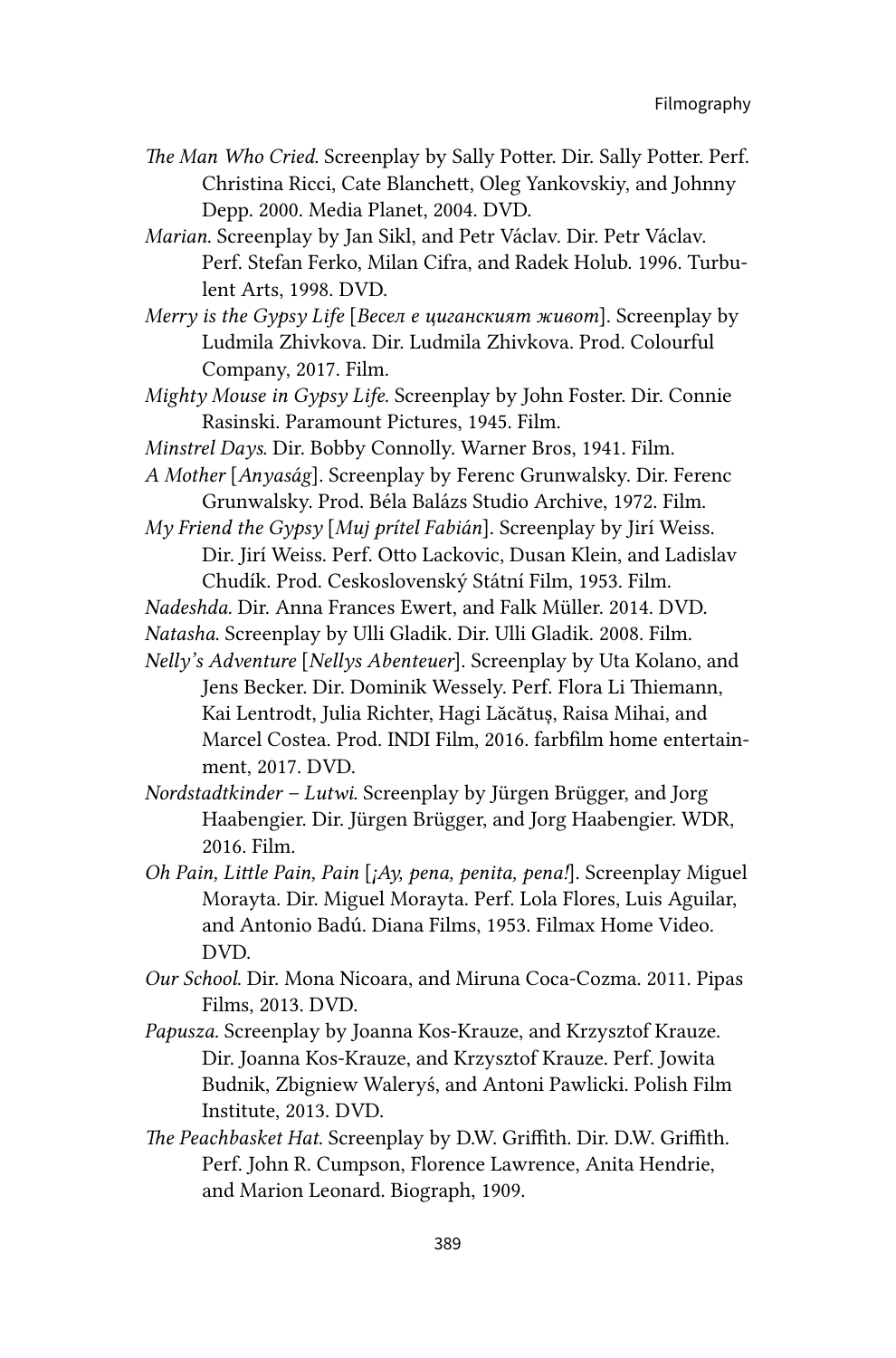- *Peaky Blinders.* Screenplay by Steven Knight. Dir. Colm McCarthy, Tim Mielants, Otto Bathurst, and Tom Harper. Perf. Cillian Murphy, Paul Anderson, and Joe Cole. 2013. Film.
- *A People Uncounted. The Untold Story of the Roma*. Screenplay by Aaron Yeger. Dir. AaronYeger. 2011. First Run Features, 2014. DVD.
- *The Pilgrimage of Students Peter and Jacob* [*Zpráva o putování studentu Petra a Jakuba*]. Screenplay by Drahomíra Vihanová, and Vladimír Vondra. Dir. Drahomíra Vihanová. Perf. Gustav Řezníček, Adrian Jastraban, Zuzana Stivínová, Zuzana Šulajová, and Marián Balog. 2000. Cineart TV Prague, 2010. DVD.
- *Pink Dreams*/*Rosy Dreams*/*Rose-Tinted Dreams* [*Ružové sny*]. Screenplay by Dušan Hanák, and Dušan Dusek. Dir. Dušan Hanák. Perf. Juraj Nvota, Iva Bittová, and Josef Hlinomaz. 1976. Slovak Film Institute, 2007. DVD.
- *The Portrait* [*Zillah, a Gypsy Romance*]*.* Dir. A.E. Coleby. Cricks and Martin Films, 1911.
- *Pretty Dyana* [*Lijepa Dyana*]. Screenplay by Boris Mitić. Dir. Boris Mitić. Dribbling Pictures, 2003. Film.
- *Queen of the Gypsies*/*The Gypsy Camp Vanishes into the Blue*/*The Gypsy Queen* [*Табор уходит в небо*]. Screenplay by Emil Loteanu. Dir. Emil Loteanu. Perf. Grigore Grigoriu, Svetlana Tomá, and Barasbi Mulayev. 1975 Film.
- *The Raggedy Rawney.* Screenplay by Bob Hoskins, and Nicole De Wilde. Dir. Bob Hoskins. Perf. Dexter Fletcher, Zoë Nathenson, Zoë Wanamaker, and Bob Hoskins. 1988. Spirit Media, 2009. DVD.
- *Randerscheinungen*. Screenplay by Bodo Kaiser. Dir. Bodo Kaiser. 2014. Film.
- *Re: Gekaufte Bräute Bulgariens Roma-Heiratsmarkt.* Dir. Volker Heimann. ZDF, 2017. Film.
- *Remember* [*Пам'ятати*]. Dir. Igor Kachur. Perf. Serine Sianosyan, and Anastasiya Pustovit. Sight Film Production, 2017. Film.
- *Rescued by Rover*. Screenplay by Margaret Hepworth. Dir. Lewin Fitzhamon. Perf. May Clark, Cecil M. Hepworth, Margaret Hepworth, and Sebastian Smith. Hepworth Manufacturing Company, 1905. Film.
- *Revision*. Screenplay by Merle Kröger, and Philip Scheffner. Dir. Philip Scheffner. Pong Film, 2012. DVD.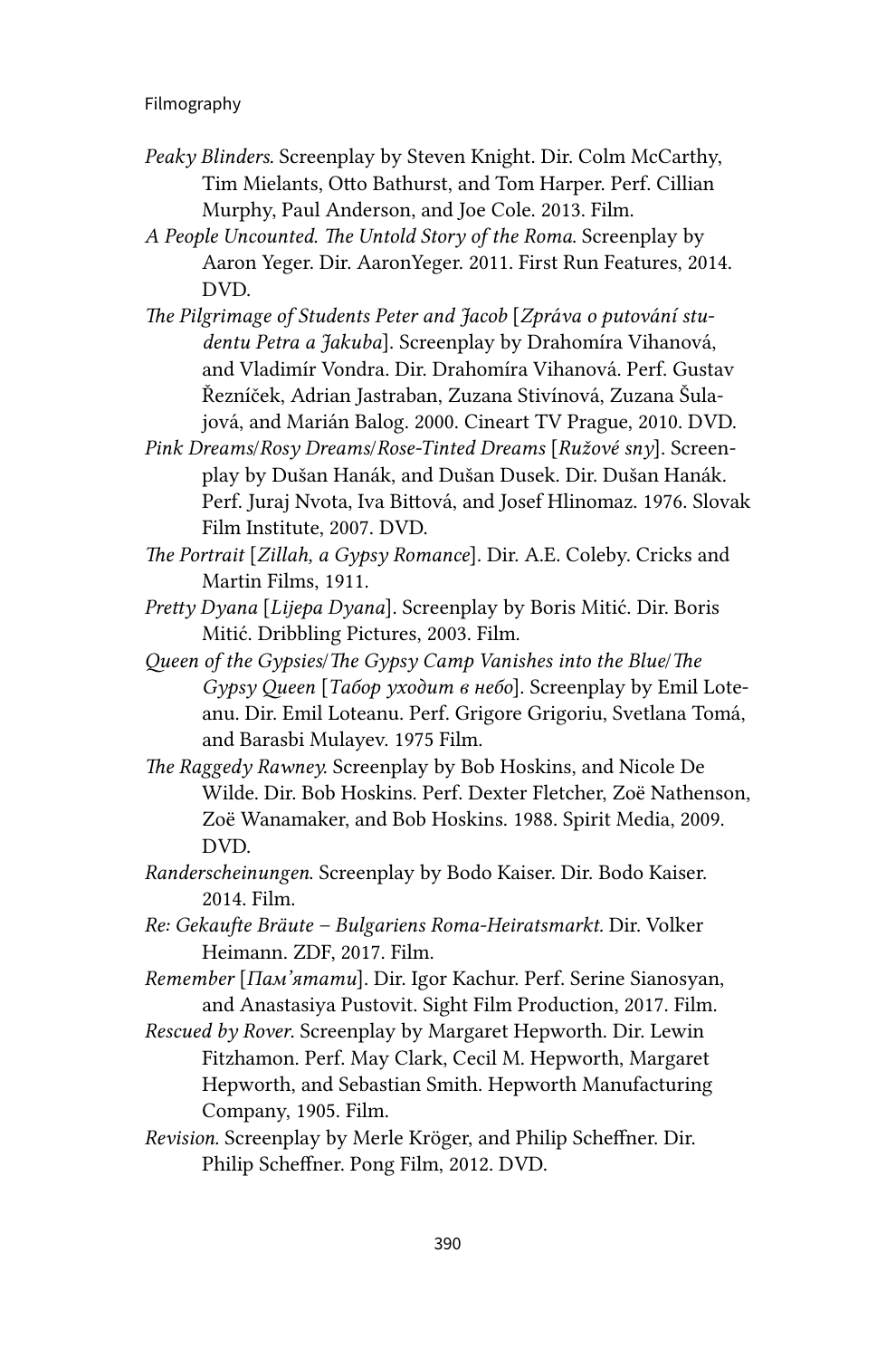- *Roma Quixote* [*Ром Кихот*]*.* Screenplay by Petya Nakova. Dir. Nina Pehlivanova, and Petya Nakova. 2013. DVD.
- *A Romany Spy* [*Das Mädchen ohne Vaterland*]. Screenplay by Urban Gad. Dir. Urban Gad. Perf. Asta Nielsen, Paul Meffert, and Max Wogritsch. 1912. Film.
- *Roming.* Screenplay by Marek Epstein. Dir. Jiří Vejdělek. Perf. Bolek Polívka, Marián Labuda, and Vítezslav Holub. Magic Box, 2007. DVD.
- *A Roof* [*Покрив*]*.* Screenplay by Kancho Atanasov, and Boyan Papasov. Dir. Ivan Andonov. Perf. Petyr Slabakov, Pepa Nikolova, Grigor Vachkov, and Maria Statukova. 1978. Film.
- *Safet tanzt.* Screenplay by Insa Onken. Dir. Insa Onken. WDR, 2015. Film.
- *The Saragossa Manuscript* [*Rekopis znaleziony w Saragossie*]. Screenplay by Tadeusz Kwiatkowski. Dir. Wojciech Has. Perf. Zbigniew Cybulski, Iga Cembrzynska, and Elzbieta Czyzewska. 1965. Mr Bongo Worldwide, 2012. DVD.
- *Sidonie*. Screenplay by Erich Hackl. Dir. Karin Brandauer. Perf. Arghavan Sadeghi-Seragi, Kitty Speiser, and Georg Marin. ORF/Bayerischer Rundfunk, 1990. Hoanzl, 2011. DVD.
- *Sinful Apostels of Love* [*Грешные апостолы любви*]*.* Screenplay by Vladimir Dmitrievskiy, Viktor Merezhko, and Dufunia Vishnevskii. Dir. Dufunia Vishnevskii, and Vladimir Dmitrievskiy. Perf. Dufunya Vishnevsky, Valentina Vishnevskaya, and Madlena Vishnevskaya. Prod. Tsyganskij Tsentr 'Romale', 1995. Film.
- *Sissi: The Fateful Years of an Empress* [*Sissi: Schicksalsjahre einer Kaiserin*]. Screenplay by Ernst Marischka. Dir. Ernst Marischka. Perf. Romy Schneider, Karlheinz Böhm, and Magda Schneider. Prod. Erma-Film, 1957. Film.

"Slowakei: Die Kinder der Fee." *Arte Reportage*. Arte+7, 2014. Film.

- *Snatch*. Screenplay by Guy Ritchie. Dir. Guy Ritchie. Perf. Brad Pitt. 2000. Sony Pictures, 2009. DVD.
- *Stolen by Gypsies.* Dir. Edwin S. Porter, and Wallace McCutcheon. Perf. Paul Panzer. Prod. Edison Manufacturing Company, 1905. Film.
- *Strictly Ballroom*. Screenplay by Baz Luhrmann, and Craig Pearce. Dir. Baz Luhrmann. Perf. Paul Mercurio, Tara Morice, Bill Hunter, and Pat Thomson. Prod. M&A, AFFC, Beyond Films, 1992. Winkler Film, 2009. DVD.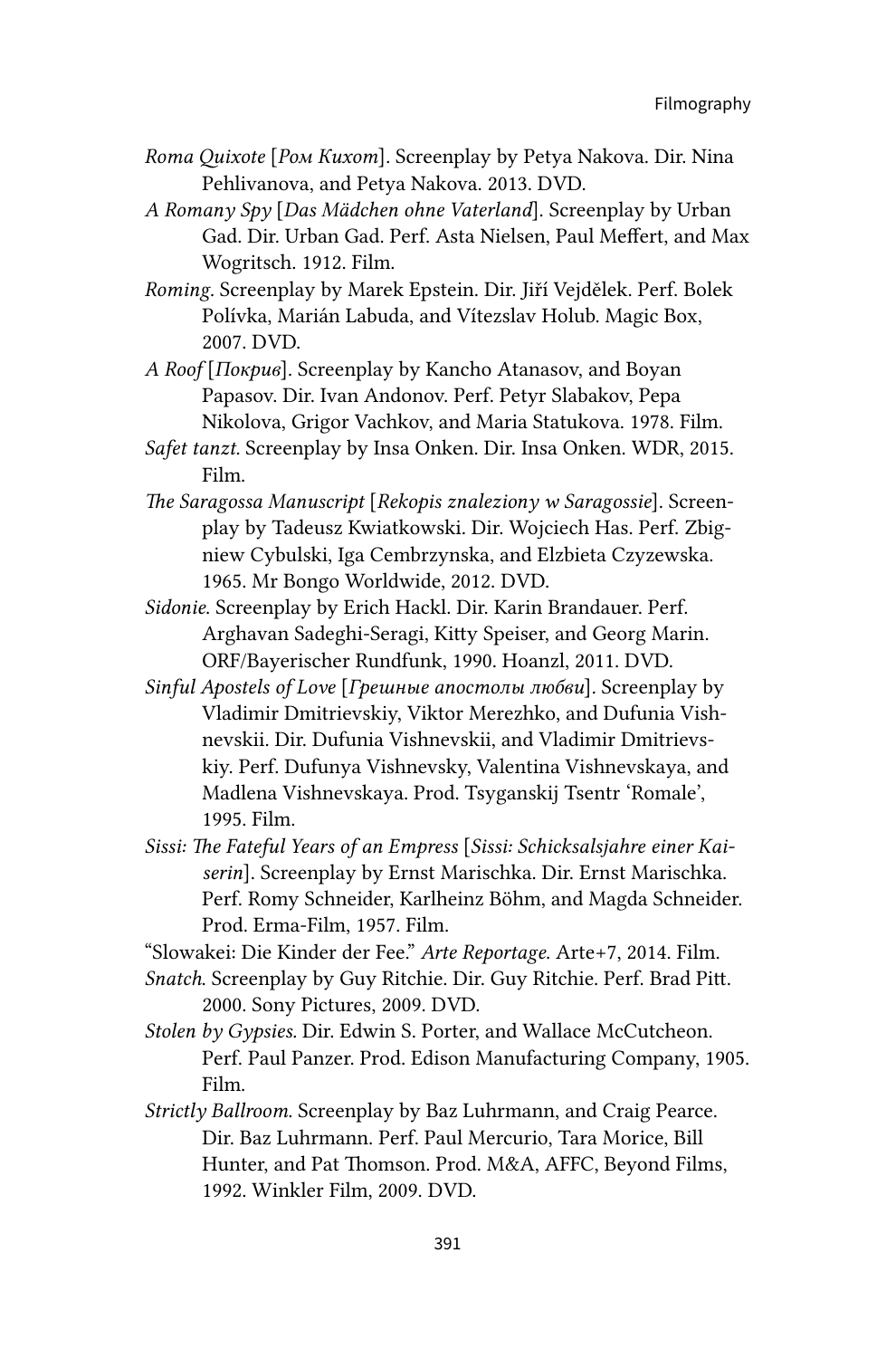- *Swing*. Screenplay by Tony Gatlif. Dir. Tony Gatlif. Perf. Oscar Copp, Lou Rech, and Tchavolo Schmitt. 2002. Arsenal, 2006. DVD.
- *Taikon.* Screenplay by Lawen Mohtadi, and Gellert Tamas. Dir. Gellert Tamas, and Lawen Mohtadi. 2015. TriArtFilm AB, 2016. DVD.
- *Tattoo* [*Tätoveering*]. Screenplay by Peeter Simm. Dir. Peeter Simm. Perf. Arvo Kukumägi, Zoja Tsjurilo, Jaan Brezauski, Aleksandr Habalov, and Karl Kalkun. Prod. Tallinnfilm, 1977. Film.
- *Time of the Gypsies* [*Дом за вешање*/*Dom za vešanje*]. Screenplay by Emir Kusturica, and Gordan Mihić. Dir. Emir Kusturica. Perf. Davor Dujmović, Bora Todorović, Predrag Lakovic, Sinolicka Trpkova, Mirsad Zulić, and Ljubica Adžović. 1988. Winklerfilm, 2010. DVD.
- *Touch of Evil*. Screenplay by Orson Welles. Dir. Orson Welles. Perf. Orson Welles, Marlene Dietrich, Charlton Heston, and Janet Leigh. Universal Pictures, 1958. Universal Studios, 1986. DVD.
- *Train of Life* [*Train de vie*]. Screenplay by Radu Mihăileanu. Dir. Radu Mihăileanu. Perf. Lionel Abelanski, Rufus, and Agathe de la Fontaine. 1998. Sunfilm, 2003. DVD.
- *Transylvania*. Screenplay by Tony Gatlif. Dir. Tony Gatlif. Perf. Asia Argento, Amira Casar, and Birol Ünel. 2006. Peccadillo Pictures, 2013. DVD.
- *The Twin Triangle.* Screenplay by Bess Meredyth. Dir. Harry Harvey. Perf. Jackie Saunders, Mollie McConnell, and Ruth Lackaye. Prod. Balboa Amusement Producing Company, 1916. Film.
- *Two Little Waifs*. Dir. James Williamson. Prod. Williamson Kinematograph Company, 1905.
- *The Vagabond.* Screenplay by Charlie Chaplin, Vincent Bryan, and Maverick Terrell. Dir. Charlie Chaplin. Perf. Charlie Chaplin, Edna Purviance, and Eric Campbell. 1916. BFI Video, 2003. DVD.
- *The Vagabond's Waltz* [*Kulkurin valssi*]. Screenplay by Mika Waltari. Dir. T.J. Särkkä. Perf. Ansa Ikonen, Tauno Palo, and Regina Linnanheimo. Suomen Filmiteollisuus, 1941. Film.
- *Valentina.* Screenplay by Maximilian Feldmann, and Luise Schröder. Dir. Maximilian Feldmann. Prod. Filmakademie Baden-Württemberg, 2016. Film.
- *Vengo*. Screenplay by Tony Gatlif. Dir. Tony Gatlif. Perf. Antonio Canales, Orestes Villasan Rodríguez, and Antonio Dechent. 2000. Contactfilm, 2002. DVD.